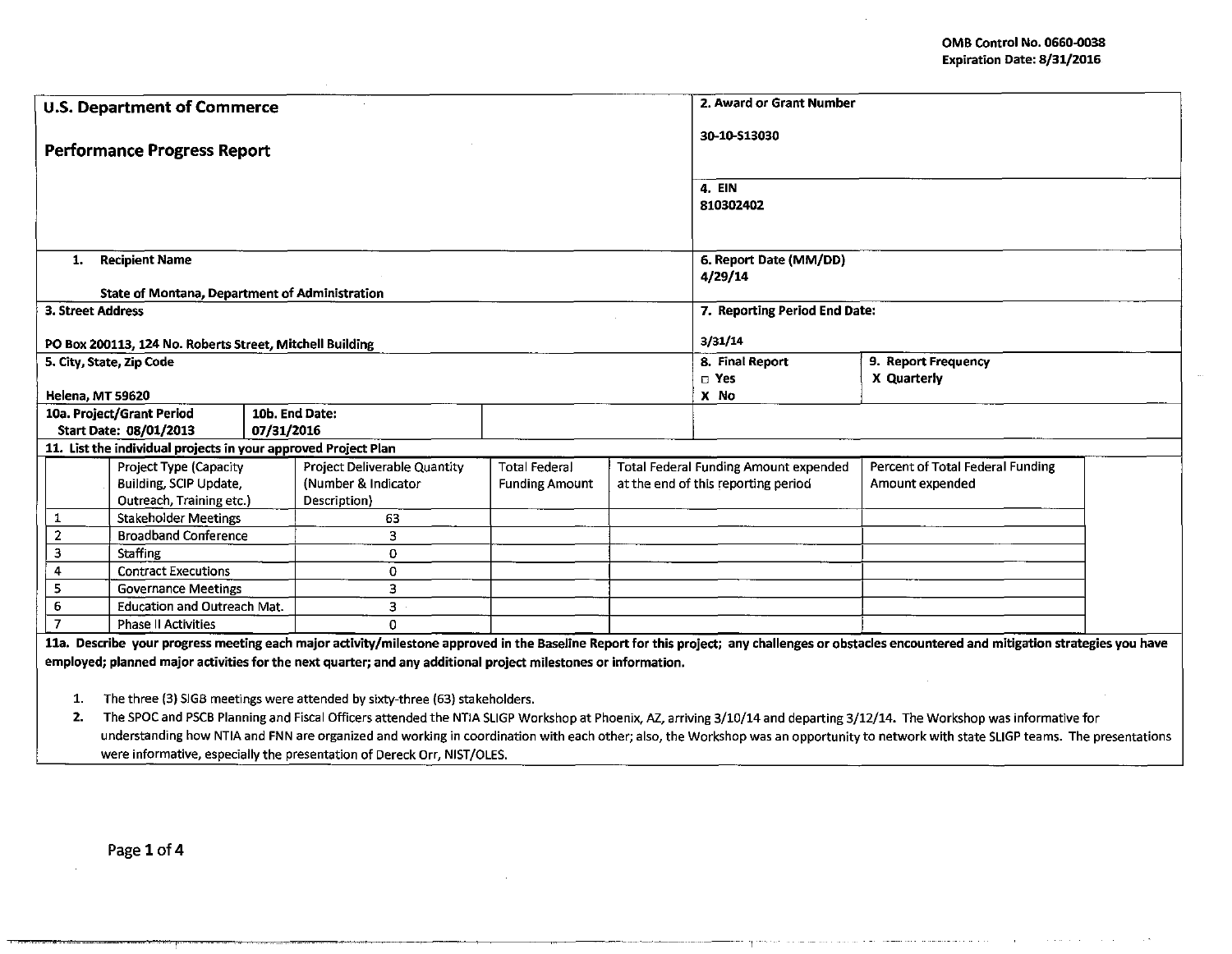- 3. State personnel continue to staff SLIGP during start-up. Activities included: numerous drafts of the new Montana SCIP Plan. The new SCIP Plan incorporates broadband/FNN/SLIGP into the state's public safety communication program efforts. The document is in final draft form and will be presented to the 51GB in May/June for formal approval. Next, the 2014 SCIP will be transmitted to OEC for its approval and publishing. The new Montana SCIP Plan marks a watershed event as public safety begins its transition to broadband technologies. The link listed in #S.Includes a link to a MT-SLIGP page dedicated to FNN Outreach and education. Staff has been working on the draft FNN Checklist presented at Phoenix. Contact lists of stakeholders were developed with names, addresses and emails. Preliminary research on county-owned communications assets, namely potential tower locations has been catalogued (will be useful when FNN forwards actual checklist).
- 4. There were no contract executions during the quarter.
- 5. The SIGB met January 14, February 11 and March 11, 2014. The SIGB agendas and minutes are posted at : http://sitsd.mt.gov/policy/councils/sigb/default.mcpx
- 6. MT-SLIGP has a page accessed from the link stated in #5 or directly: http://sitsd.mt.gov/policy/councils/sigb/firstnet.mcpx
	- Staff continues to develop FNN sanctioned materials for public safety stakeholders.
- 7. There are no Phase II activities.

11b. If the project team anticipates requesting any changes to the approved Baseline Report in the next quarter, describe those below. Note that any substantive changes to the Baseline Report must be approved by the Department of Commerce before implementation. n/a

11c. Provide any other information that would be useful to NTIA as it assesses this project"s progress.

- A. Montana is proceeding with caution as it develops its outreach materials. Also, the new SIGB is still in a formative stage as members understand the Board's mission under EO 10-2013. Approval of the 2014 SCIP Plan that incorporates public safety broadband will be a major milestone *tor* the new group. Plan approval formally recognizes public safety broadband as a state programming initiative. The SIGB is an advisory group to the Governor for public safety communications. The logic model is that members who represent local/state associations of fire, police, EMS and local governments will take the messages presented at formal sessions to their respective memberships throughout the state. This is a critical component of MT-SLIGP strategy as we prepare for face-to-face meetings in each of six {6) geographic regions of Montana.
- B. Generally speaking, state staff is information deprived regarding FNN plans for Montana. The dilemma remains what information to present rural folks about deployment of the FNN in their areas. We don't want to raise expectations only to have them dashed when FNN reveals its Montana State Plan.

11d. Describe any success stories or best practices you have identified. Please be as specific as possible.

None

## 12. Personnel

12a. If the project is not fully staffed, describe how any lack of staffing may impact the project's time line and when the project will be fully staffed. The project is in start-up; the COO (SPOC), Bureau Chief and Bureau staff member and Fiscal staff, all paid from the State General Fund, continue to staff the SLIGP start-up.

## 12b. Staffing Table

| Job Title              | FTE <sub>%</sub> | Project(s) Assigned                                                                  | Change                                  |
|------------------------|------------------|--------------------------------------------------------------------------------------|-----------------------------------------|
| SLIGP Start-up Manager | 92%              | SLIGP Plans and Reports: Reconstitute SIGB and work with new Board members.          | Increase in in-kind time devoted to     |
| Accounting             | .77%             | Analysis of OEC SCIP template (with OEC suggestions). Re-write of State SCIP Plan to | SLIGP.<br>Planning position contributed |

------ -r-

Page 2 of 4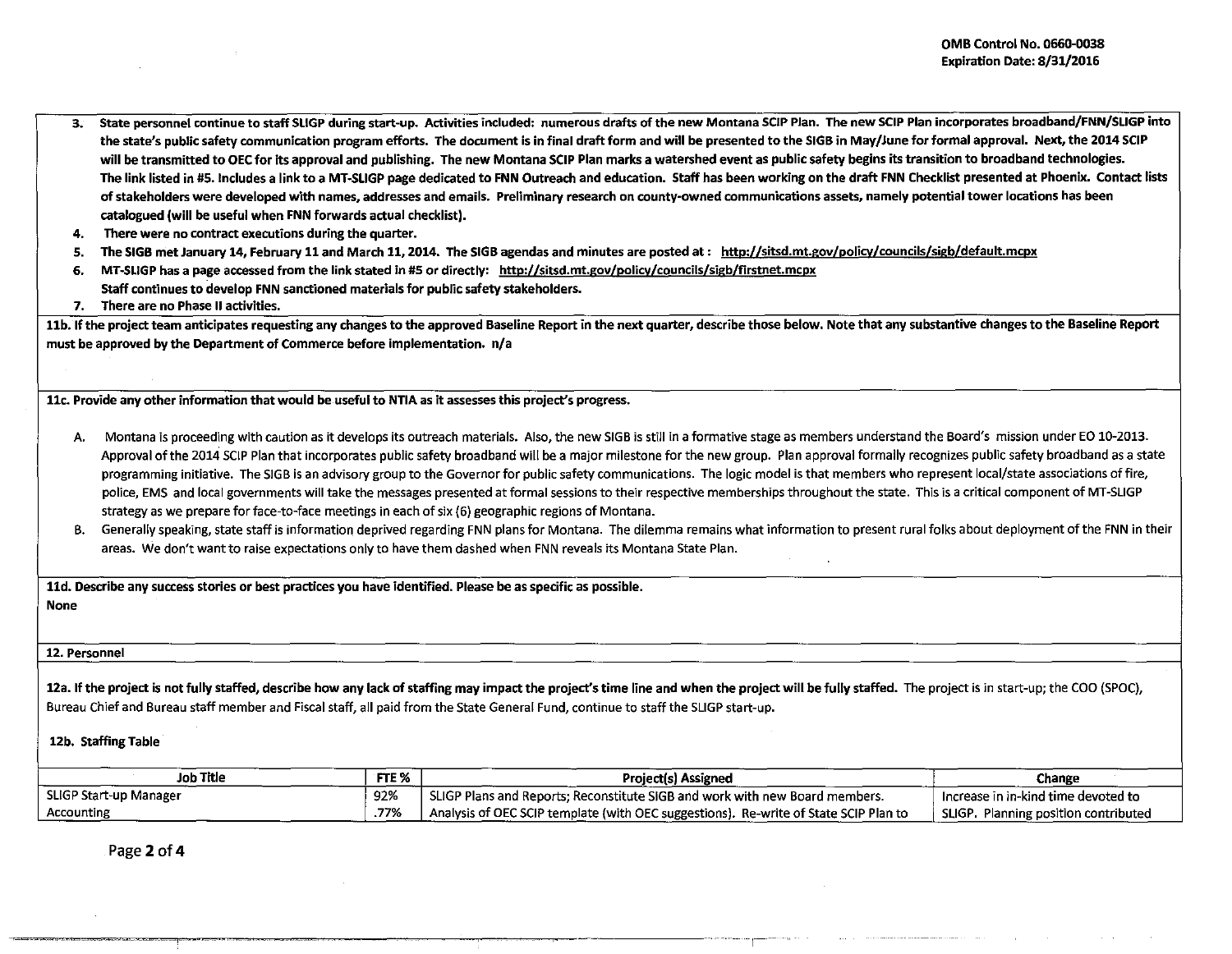| 2.88%<br><b>Bureau Supervision</b><br><b>SPOC</b><br>1.54%                                                                                                                                      |                                                        |                              |                          |                                       |                            | incorporate SLIGP/FNN public safety broadband. Attend NTIA/SLIGP Workship-<br>Phoenix. Work daily with SIGB representatives from Telecos and local governments to<br>establish SIGB Working Groups including SCIP Plan and Broadband. Meet each week<br>with PSCB Chief and Fiscal manager to discuss SLIGP/SIGB progress. |               | 92% of staff match, the remaining 5.19%<br>of the 3Q state match was contributed<br>by the SPOC, PSCB Chief and Division<br>Fiscal. |                                                |                                                 |                                 |
|-------------------------------------------------------------------------------------------------------------------------------------------------------------------------------------------------|--------------------------------------------------------|------------------------------|--------------------------|---------------------------------------|----------------------------|----------------------------------------------------------------------------------------------------------------------------------------------------------------------------------------------------------------------------------------------------------------------------------------------------------------------------|---------------|-------------------------------------------------------------------------------------------------------------------------------------|------------------------------------------------|-------------------------------------------------|---------------------------------|
| Add Row<br>Remove Row                                                                                                                                                                           |                                                        |                              |                          |                                       |                            |                                                                                                                                                                                                                                                                                                                            |               |                                                                                                                                     |                                                |                                                 |                                 |
| 13. Subcontracts (Vendors and/or Subrecipients) N/A                                                                                                                                             |                                                        |                              |                          |                                       |                            |                                                                                                                                                                                                                                                                                                                            |               |                                                                                                                                     |                                                |                                                 |                                 |
| 13a. Subcontracts Table - Include all subcontractors. The totals from this table must equal the "Subcontracts Total" in Question 14f.                                                           |                                                        |                              |                          |                                       |                            |                                                                                                                                                                                                                                                                                                                            |               |                                                                                                                                     |                                                |                                                 |                                 |
| Name                                                                                                                                                                                            | Subcontract Purpose                                    |                              | Type<br>(Vendor/Subrec.) |                                       | RFP/RFQ<br>Issued<br>(Y/N) | Contract<br>Executed<br>(Y/N)                                                                                                                                                                                                                                                                                              | Start<br>Date | End<br>Date                                                                                                                         | <b>Total Federal</b><br><b>Funds Allocated</b> | <b>Total Matching</b><br><b>Funds Allocated</b> | Project and % Assigned          |
|                                                                                                                                                                                                 | <b>Needs Assessment</b><br><b>Meeting Facilitation</b> |                              | Vendor<br>Vendor         |                                       | N<br>N                     | N<br>N                                                                                                                                                                                                                                                                                                                     |               |                                                                                                                                     | 410,931<br>(Inclusive)                         | 102,733                                         | NA                              |
|                                                                                                                                                                                                 | Legal (MOU)                                            |                              | Vendor                   |                                       | N                          | N                                                                                                                                                                                                                                                                                                                          |               |                                                                                                                                     | (Inclusive)                                    |                                                 |                                 |
|                                                                                                                                                                                                 | Technical                                              |                              | Vendor                   |                                       | N                          | N                                                                                                                                                                                                                                                                                                                          |               |                                                                                                                                     | (Inclusive)                                    |                                                 |                                 |
|                                                                                                                                                                                                 | Website                                                |                              | Vendor                   |                                       | N                          | N                                                                                                                                                                                                                                                                                                                          |               |                                                                                                                                     | (Inclusive)                                    |                                                 |                                 |
| Remove Row<br>13b. Describe any challenges encountered with vendors and/or subrecipients.                                                                                                       |                                                        |                              |                          |                                       |                            |                                                                                                                                                                                                                                                                                                                            |               |                                                                                                                                     |                                                |                                                 |                                 |
|                                                                                                                                                                                                 |                                                        |                              |                          |                                       |                            |                                                                                                                                                                                                                                                                                                                            |               |                                                                                                                                     |                                                |                                                 |                                 |
| 14. Budget Worksheet                                                                                                                                                                            |                                                        |                              |                          |                                       |                            |                                                                                                                                                                                                                                                                                                                            |               |                                                                                                                                     |                                                |                                                 |                                 |
| Columns 2, 3 and 4 must match your current project budget for the entire award, which is the SF-424A on file.<br>Only list matching funds that the Department of Commerce has already approved. |                                                        |                              |                          |                                       |                            |                                                                                                                                                                                                                                                                                                                            |               |                                                                                                                                     |                                                |                                                 |                                 |
| Project Budget Element (1)                                                                                                                                                                      |                                                        | Federal Funds<br>Awarded (2) |                          | <b>Approved Matching</b><br>Funds (3) |                            | <b>Total Budget</b><br>(4)                                                                                                                                                                                                                                                                                                 |               | <b>Federal Funds</b><br>Expended (5)                                                                                                | <b>Approved Matching Funds</b><br>Expended (6) |                                                 | <b>Total Funds Expended (7)</b> |
| a. Personnel Salaries                                                                                                                                                                           |                                                        |                              |                          |                                       |                            |                                                                                                                                                                                                                                                                                                                            |               | 0                                                                                                                                   |                                                |                                                 | 37,157                          |
| b. Personnel Fringe Benefits                                                                                                                                                                    |                                                        |                              | 250,000<br>330,272       |                                       |                            | 580,272                                                                                                                                                                                                                                                                                                                    |               |                                                                                                                                     | 37,157                                         |                                                 |                                 |
|                                                                                                                                                                                                 |                                                        | 56850                        |                          | 75,104                                |                            | 131,954                                                                                                                                                                                                                                                                                                                    |               | $\mathbf 0$                                                                                                                         | 12,386                                         |                                                 | 12,386                          |
| c. Travel                                                                                                                                                                                       |                                                        | 181,026                      |                          | 14,157                                |                            | 195,183                                                                                                                                                                                                                                                                                                                    |               | 4,840                                                                                                                               | 13,743                                         |                                                 | 18,583                          |
| d. Equipment                                                                                                                                                                                    |                                                        | 0                            |                          | 0                                     |                            | 0                                                                                                                                                                                                                                                                                                                          |               | 0                                                                                                                                   | 0                                              |                                                 | 0                               |
| e. Materials/Supplies                                                                                                                                                                           |                                                        | 9,400                        |                          | 1,832                                 |                            | 11,232                                                                                                                                                                                                                                                                                                                     |               | O                                                                                                                                   | o                                              |                                                 | $\overline{0}$                  |

--------- ---, ... ------- ,--

Page 3 of 4